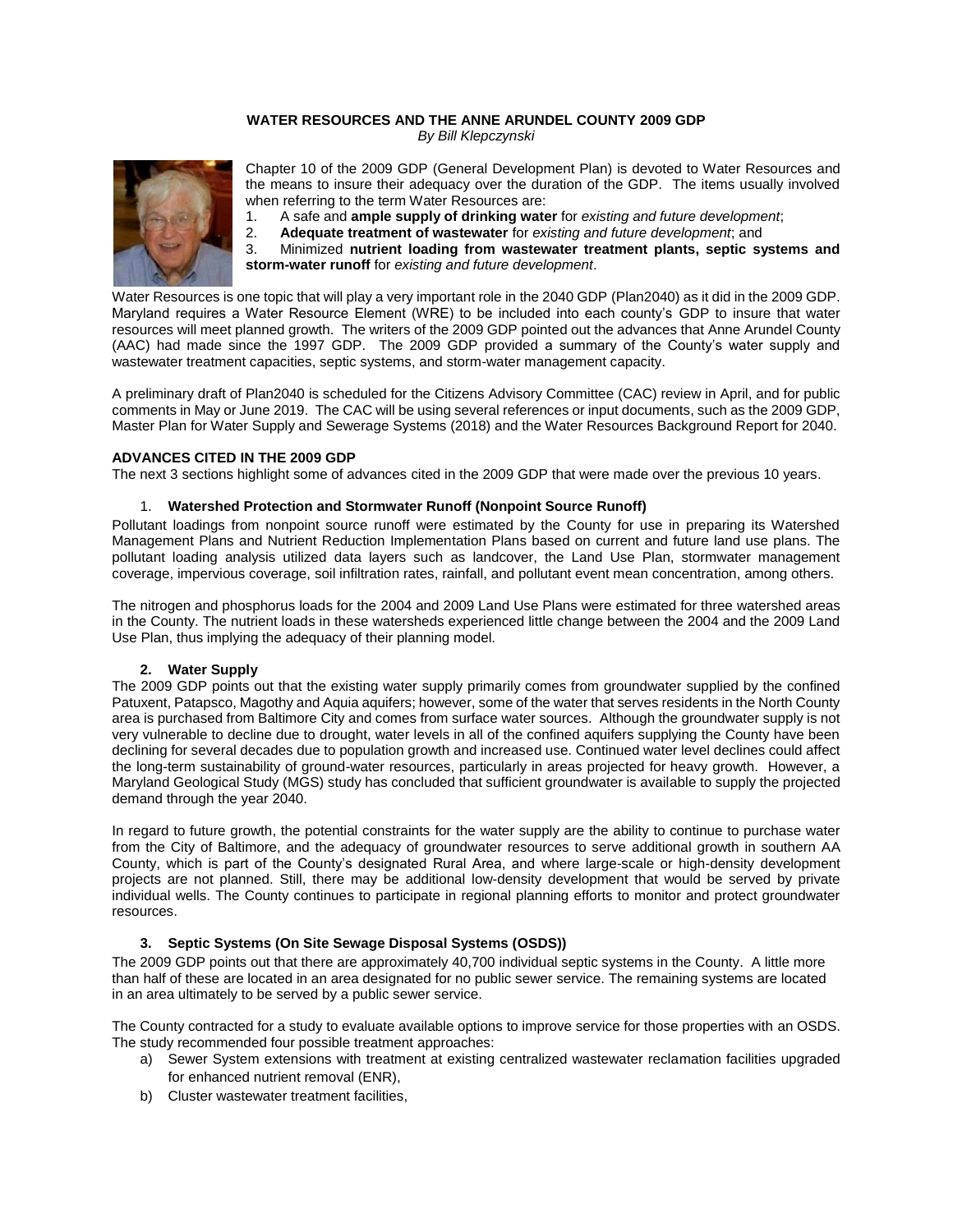- c) Upgrade each individual OSDS to include ENR, and
- d) No near-term action, since low-density results in low-nitrogen delivery with onsite systems.

# **MITIGATION PLANS**

The next four sections discuss the mitigation plans contained in the 2009 GDP.

## **1. Water Supply**

A pilot study conducted for Southern Maryland recommended:

- a) A regional, multi-aquifer groundwater flow model to assess water supply and impact of future withdrawals;
- b) Additional monitoring of wells near large pumping centers to verify model predictability;
- c) Developing standard methods of data collection, storage and transfer for domestic wells; and
- d) Evaluating the appropriateness of the 80% management level in aquifers close to recharge areas.

## **2. Water Reclamation Facilities**

In order to provide improved wastewater treatment facilities, the 2009 GDP proposed the following goal: **Goal: Provide the highest level of wastewater treatment capabilities economically achievable in order to reduce pollutant loads to area tributaries.**

This is to be achieved through the following *actions*:

- **a)** Complete ENR upgrades at Water Reclamation Facilities per agreement with MDE;
- **b)** Determine the ability to increase treatment capacities at Water Reclamation Facilities using the "bubble permit" concept (establish limit for overall pollution rather than for individual pollutants); and
- **c)** Identify weaknesses in pipe infrastructure and explore the development of a more reliable power back-up solution for pumping stations.
- **3. Septic Systems**

In order to provide increased reductions in nutrients, the 2009 GDP proposed the following goal:

**Goal: Achieve significant reductions in nutrient loads from OSDSs (***with particular emphasis on reduction in the Severn River, South River, Magothy River and Bodkin Creek watersheds where nutrient loads are the most significant).*

This is to be achieved through the following *actions***:**

- **a)** Develop a short and long-term strategic plan for implementing the recommendations from the OSDS Study to address problem septic areas, based on the priorities identified in that study. This will require feasibility and engineering studies, public outreach, and potentially other planning studies for the OSDS management areas, as well as funding strategies.
- **b)** In conjunction with the above, apply for funding through the State's Chesapeake Bay Restoration Fund program to implement the OSDS strategies
- **c)** Update the map of Onsite Wastewater Management Problem Areas in the Water and Sewer Master Plan.
- **d)** Explore additional funding techniques that can be used for community connections to public sewer or installation of private community systems in known problem septic areas.
- **e)** Communities served by OSDSs that are identified as problem septic areas should be planned for public sewer if feasible, or community treatment systems should be installed, regardless of the Land Use Plan and zoning. Extension of public sewer in such cases will not be considered justification for changing the Land Use Plan or zoning, and should not be considered as inconsistent with the GDP.
- **f)** Where extension of public sewer is the most feasible alternative for a problem septic area, determine whether denied access sewer lines are warranted.
- **g)** In addition, add these communities to the Priority Funding Area where possible so they will be eligible for Bay Restoration Fund grants for public sewers.
- **h)** Provide information to homeowners and business owners regarding the importance of regular maintenance to septic systems.
- **i)** Develop a more streamlined petition process for community connections to public sewer.
- **j)** Evaluate the feasibility of code revisions to require all new or replacement private septic systems to utilize the latest standards for denitrification. Currently this requirement applies only within the Critical Area.

## **4. Nonpoint Source Loads (Stormwater Runoff)**

In order to provide improved handling of Stormwater Runoff procedures, the 2009 GDP proposed the following goal: **Goal: Improve stormwater management practices throughout the County to reduce nonpoint source pollutant loads and achieve water quality standards.**

This is to be achieved through the following *actions***:**